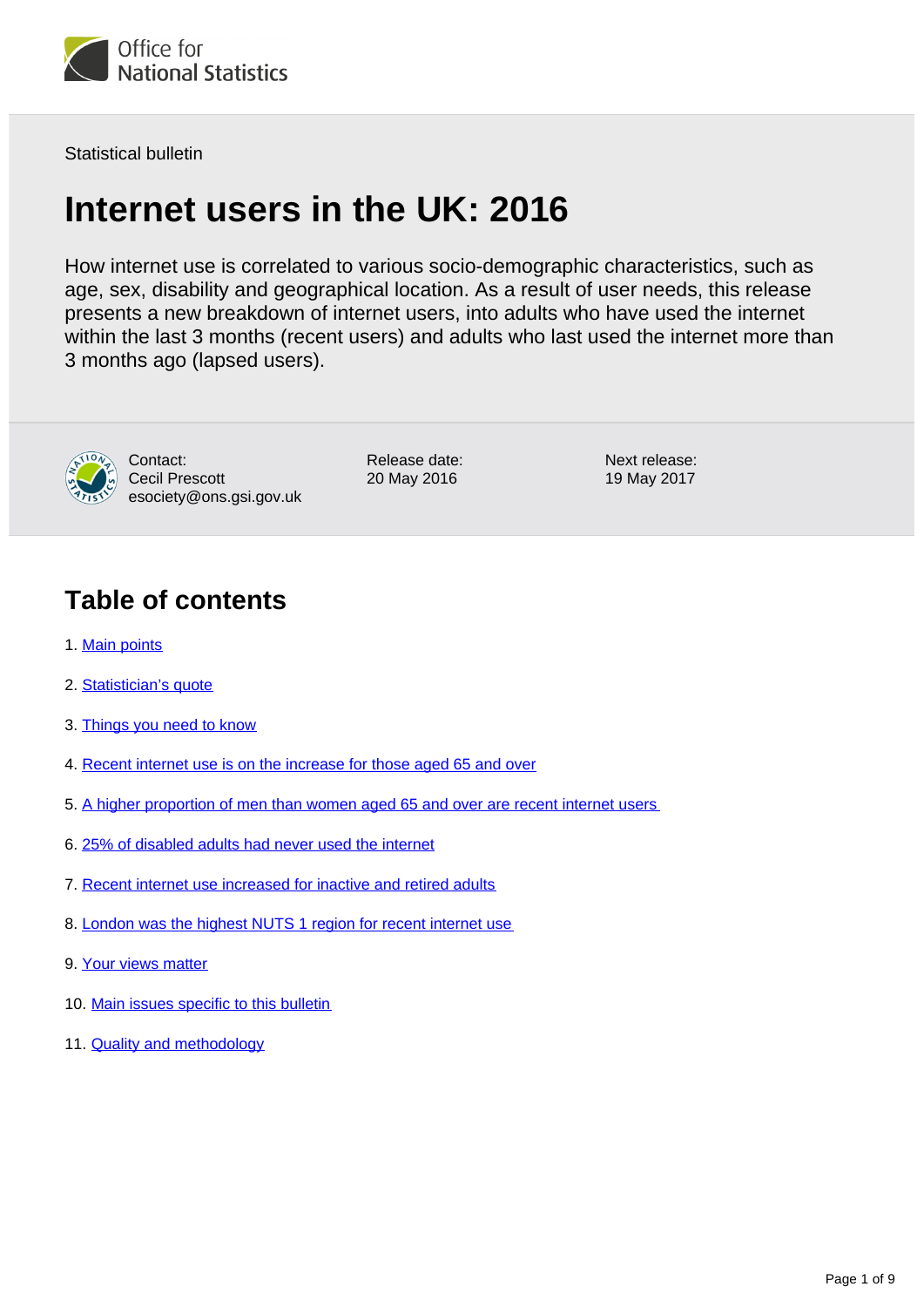# <span id="page-1-0"></span>**1. Main points**

- 87.9% of adults in the UK (45.9 million) had recently (in the last 3 months) used the internet, compared with 86.2% in 2015.
- 10.2% (5.3 million) had never used the internet compared with 11.4% in 2015.
- Almost all adults aged 16 to 24 years were recent internet users (99.2%), in contrast with 38.7% of adults aged 75 years and over.
- 89.4% of men (22.8 million) and 86.4% of women (23.1 million) were recent internet users, up from 87.9% and 84.6% in 2015.
- Women aged 75 and over, had seen the largest rise in recent internet use, up 169.0% from 2011; however, still less than a third (32.6%) were recent users in 2016.
- 25.0% of disabled adults had never used the internet in 2016, down from 27.4% in 2015.
- Of the NUTS 1 regions, Northern Ireland had seen the largest increase (13.2 percentage points) in recent internet use since 2011; however, in 2016 it was still the region with the lowest recent usage (82.0%).
- Inactive adults who had never used the internet or who used the internet more than 3 months ago, has decreased by 13.3 percentage points since 2011.

# <span id="page-1-1"></span>**2. Statistician's quote**

"While we have seen a notable increase in internet usage across all groups in recent years, many older and disabled people are still not online, with two-thirds of women over 75 having never used the internet."

Pete Lee, Surveys and Economic Indicators Division, Office for National Statistics

# <span id="page-1-2"></span>**3. Things you need to know**

In this release each year represents the period Quarter 1 (January to March). This release is the first to identify estimates on an annual basis; previous releases have included all quarters for each year. The estimates included in the release are from the survey period January to March in each year equivalent to estimates shown for Quarter 1 (Jan to Mar) in the 2015 release. This is to enable you to compare the data more easily.

The estimates used are derived from the Labour Force Survey (LFS) and are not seasonally adjusted.

The detailed regional estimates are based on smaller sample sizes than the higher level regional estimates and are therefore subject to a greater degree of sampling variability, so should be treated with caution. In addition, in the higher level regional estimates, the categories of "last used the internet more than 3 months ago" and "never used" have been combined due to the small number of responses at this level of geography.

Comparisons made between estimates in this release and the annual Internet access – households and individuals publication should be undertaken with caution. The [Internet Access – Households and Individuals 2015](https://www.ons.gov.uk/peoplepopulationandcommunity/householdcharacteristics/homeinternetandsocialmediausage/bulletins/internetaccesshouseholdsandindividuals/2015-08-06) statistical bulletin provides more information on the range of activities carried out on the internet but the estimates are derived from the Opinions and Lifestyle Survey, which has a much smaller sample size than the LFS from which Internet users is derived.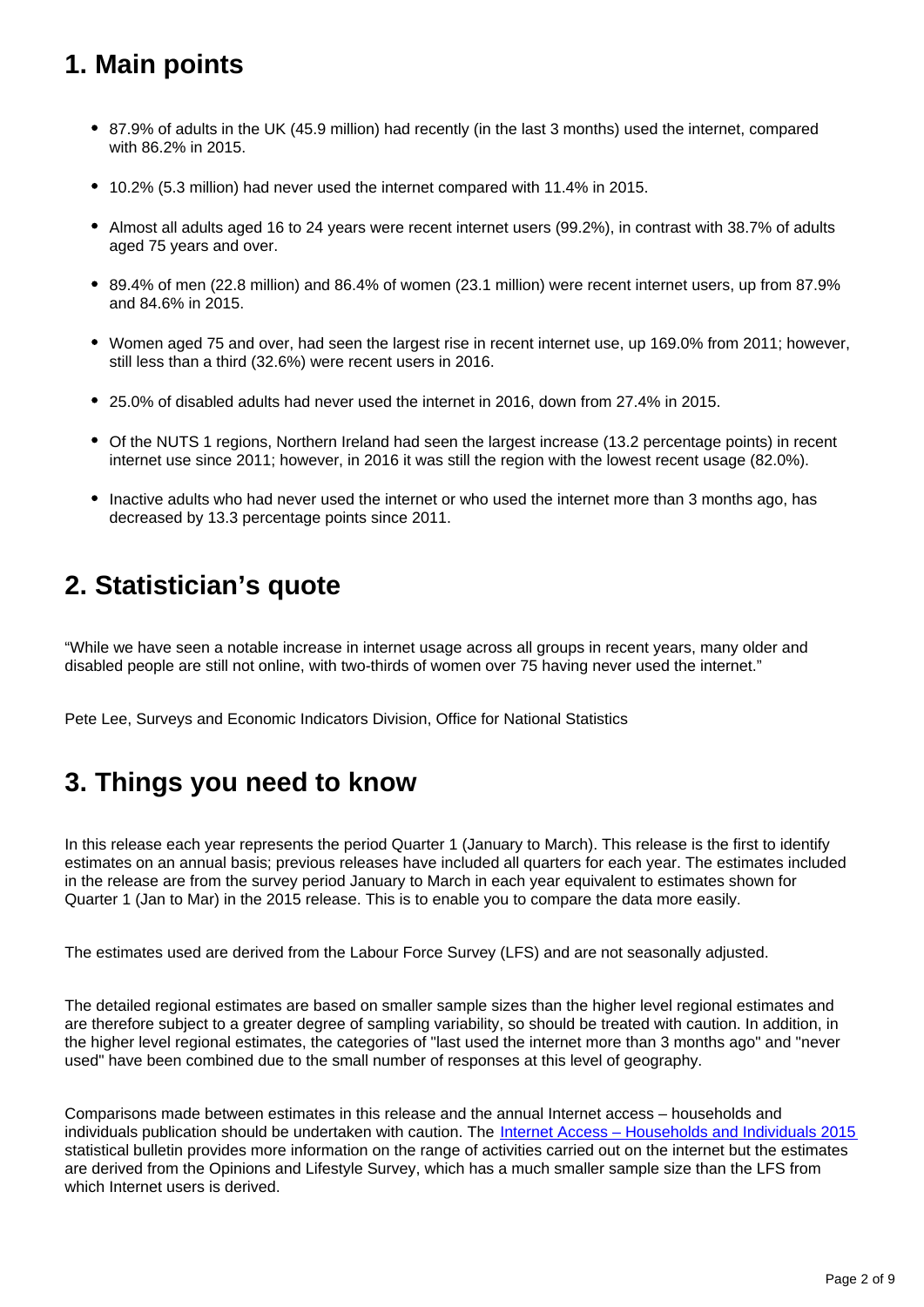Estimates of adults with a disability as defined by the Equality Act are presented from 2014. The term "disabled" is used to refer to those who self-assess that they have a disability in line with the Equality Act. These should not be compared directly with the estimates in 2011 to 2013 which are defined by the Disability Discrimination Act (DDA).

# <span id="page-2-0"></span>**4. Recent internet use is on the increase for those aged 65 and over**

Age is a factor as to whether an adult has used the internet. Since the survey began in 2011, adults aged 75 years and over have consistently shown the lowest rates of internet use. In 2011, the percentage of recent internet users aged 75 and over was 19.9%. In 2016, this has nearly doubled to 38.7%, up from 33.0% in 2015.

Recent internet use in the 65 to 74 age group has increased by 68.7% since 2011. Since 2015, there has been an increase of 7.5% in the same age group.

In 2016, almost all adults aged 16 to 24 and 25 to 34 years were recent internet users (99.2% and 98.9% respectively).

#### **Figure 1: Recent internet users by age group, UK, 2016**



#### 87.9% of adults in the UK have used the internet in the last 3 months



... but just 4 in every 10 adults aged 75 and over have used the internet in the last 3 months.

Adults aged 75 years and over had the highest rate of lapsed internet users in 2016 at 4.8%, compared with only 0.2% of adults aged 16 to 24 years. This suggests that, although more adults aged 75 years and over start using the internet, they are not necessarily continuing to use the internet.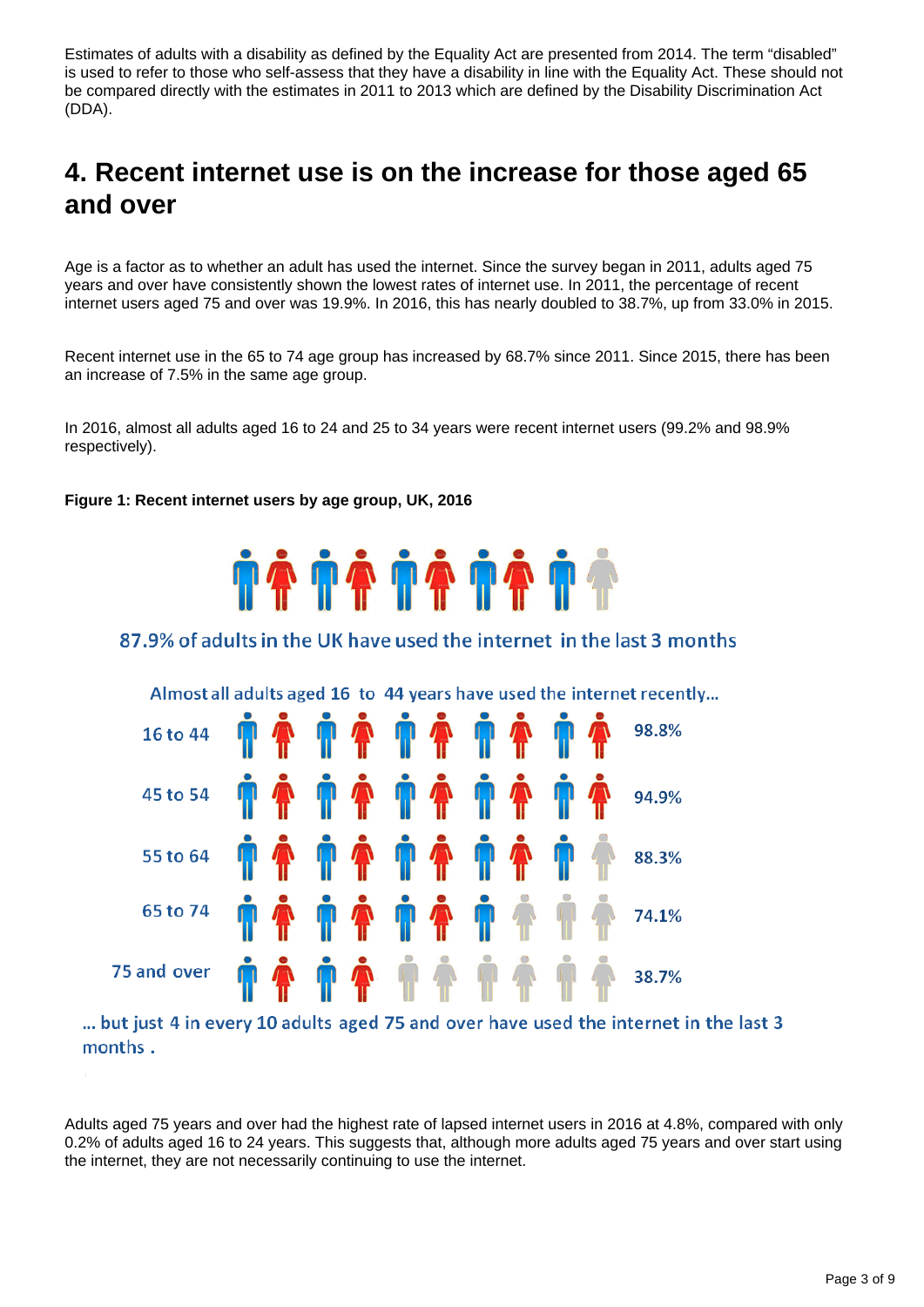Although recent internet use is notably lower in the older age groups, the proportion of adults aged 75 years and over who had never used the internet decreased from 76.1% in 2011 to 56.5% in 2016.

Of the 5.3 million adults who had never used the internet in 2016, just over half (2.8 million) were aged 75 years and over. This age group make up 9.5% of the population aged over 16 years.





# <span id="page-3-0"></span>**5. A higher proportion of men than women aged 65 and over are recent internet users**

Since 2011, the largest increase in recent internet use has been in the older age groups, for both men and women. The largest increases in the number of recent internet users were in women aged 75 and over (169.0%), women aged 65 to 74 (80.7%) and men aged 75 and over (80.3%).

Since 2015, the largest increases in the number of recent internet users were women aged 75 and over (19.7%) and men aged 75 and over (16.4%).

Men in the oldest 2 age groups are more likely to use the internet than women in the same age groups. In 2016, 46.7% of men aged 75 years and over were recent internet users compared with 32.6% of women. In the 65 to 74 age group the gap between men and women using the internet in the last 3 months has closed, with 75.8% of men and 72.5% of women being recent internet users in 2016, compared with 73.0% and 68.4% in 2015, and 57.4% of men and 47.1% of women in 2011.

There is little difference in the rates of internet use between men and women in all age groups under 65 years of age.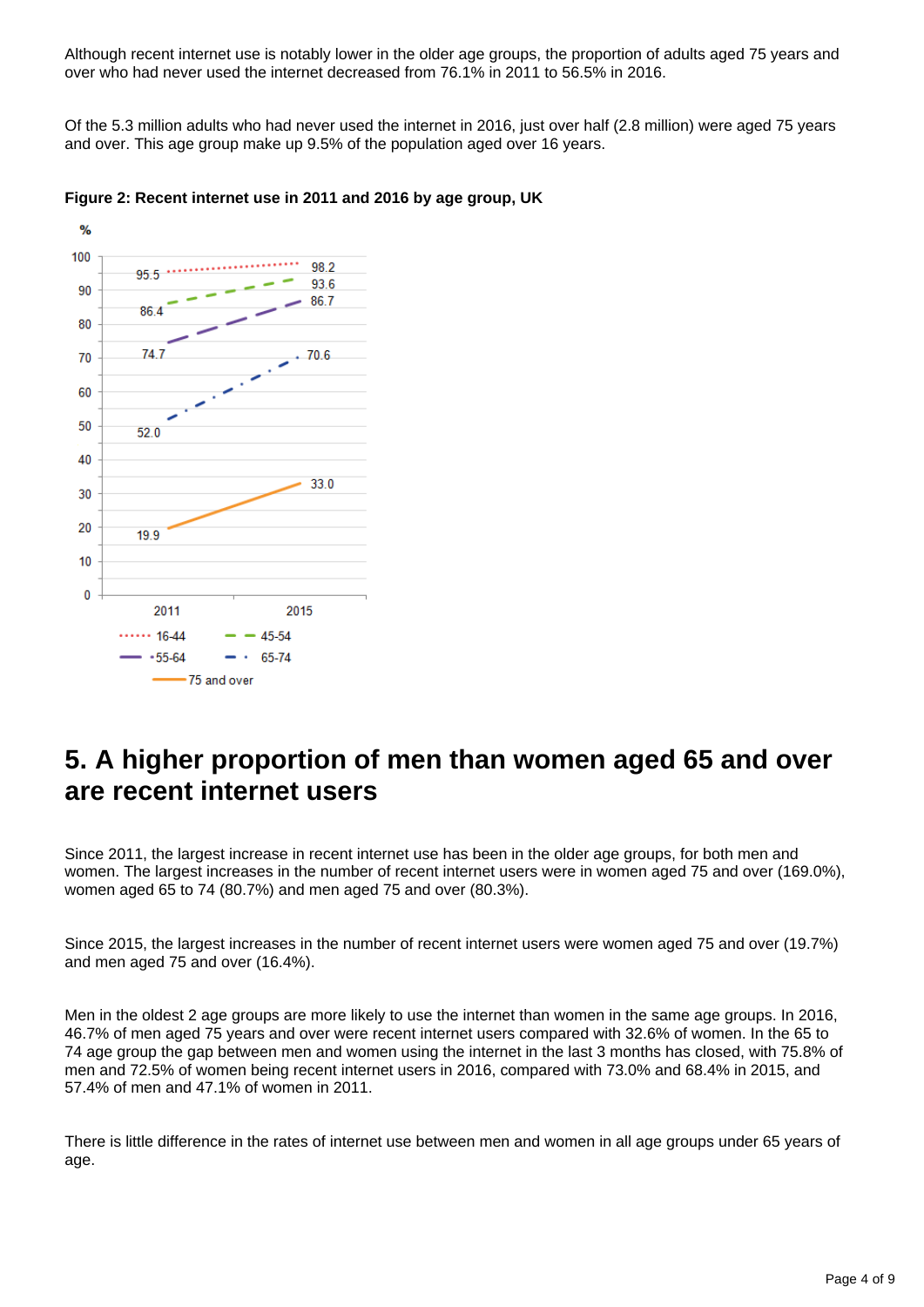

..but just 5 in every 10 men and 3 in every 10 women aged 75 and over have used the internet in the last 3 months.





Page 5 of 9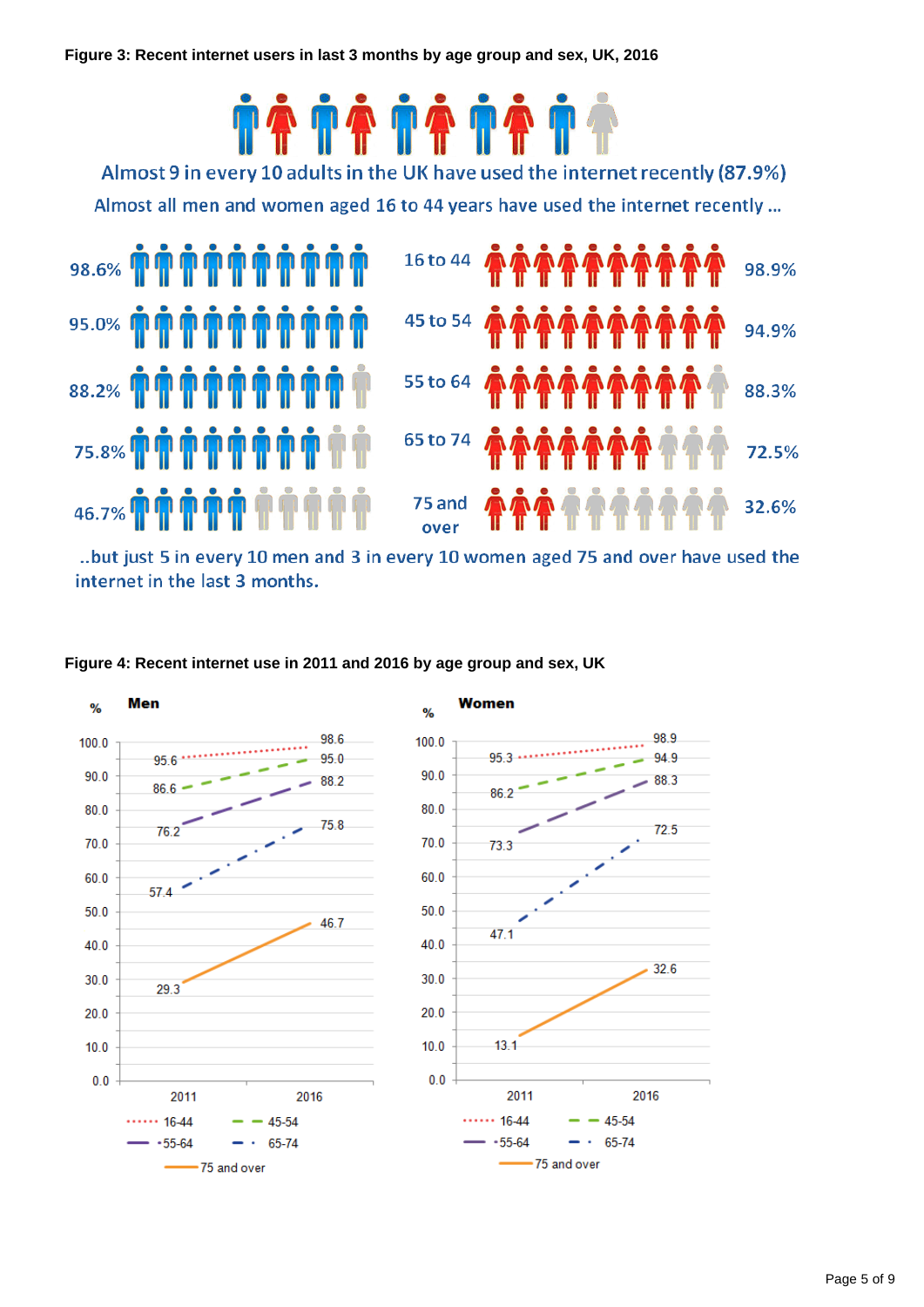In all age groups, women have seen a more substantial increase in recent internet use compared with men, rising by 9.6 percentage points and 7.3 percentage points respectively since 2011. There is still a higher proportion of women who had never used the internet (11.6%) compared with men (8.7%). The figures for lapsed users are very similar for both sexes.



#### **Figure 5: Internet use and non-use by sex, 2011 to 2016, UK**

## <span id="page-5-0"></span>**6. 25% of disabled adults had never used the internet**

There were 0.5 million disabled adults who had last used the internet over 3 months ago, making up 50.0% of the 0.9 million lapsed internet users.

In 2016, 97.3% of disabled adults aged 16 to 24 years were recent internet users, compared with 99.4% who were not disabled. Of disabled adults aged 75 years and over, 30.8% were recent internet users, compared with 48.1% who were not disabled. Across all age groups, the proportion of adults who were recent internet users was lower for those that were disabled, compared with those that were not.

Since 2015, the number of disabled adults who had used the internet in the last 3 months has increased by 6.8% to 8.6 million in 2016.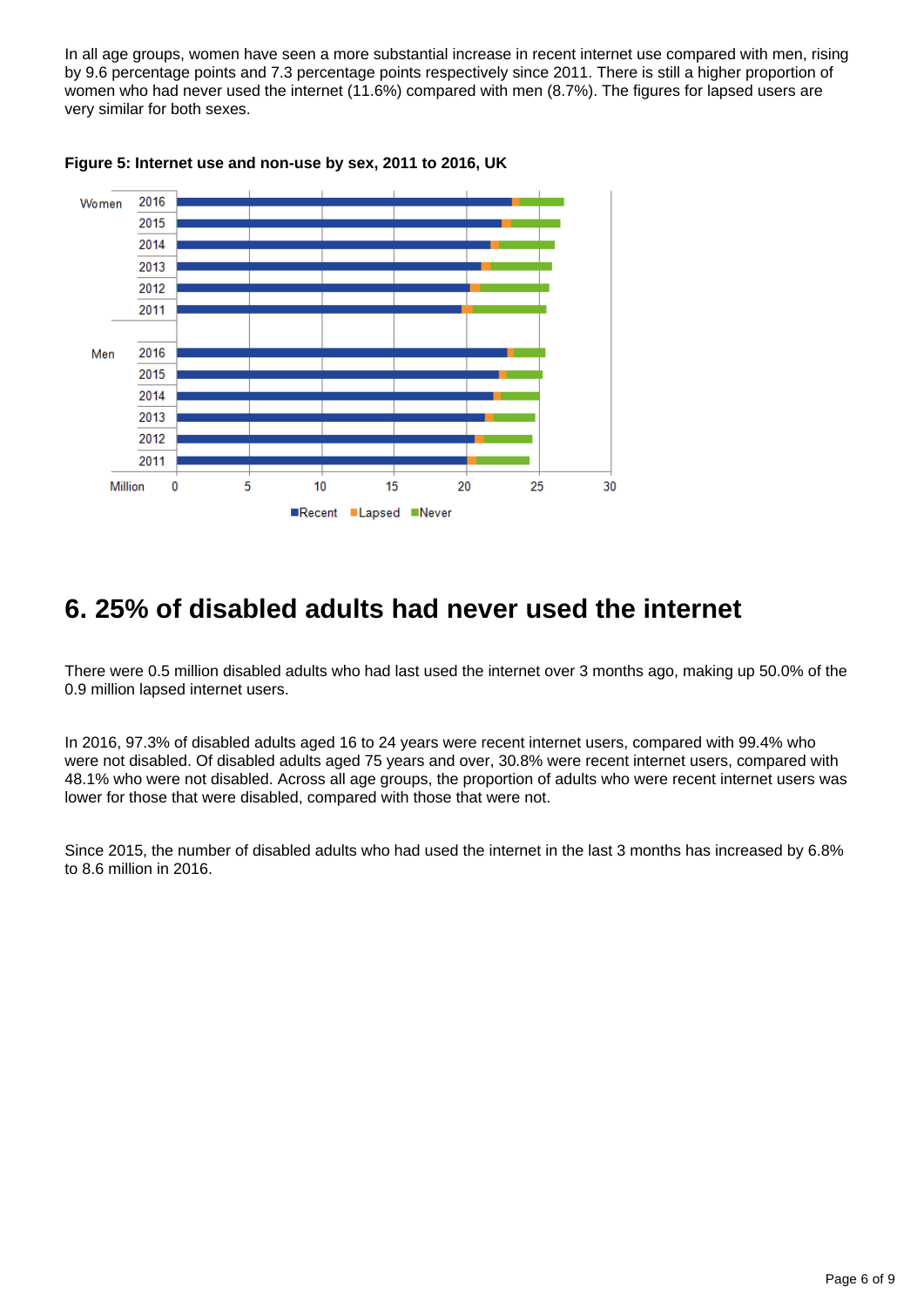#### **Figure 6: Internet use and non-use by disability status, 2014 to 2016, UK**



### <span id="page-6-0"></span>**7. Recent internet use increased for inactive and retired adults**

Recent internet use for adults aged 65 and over has increased since 2011 and we have provided new analysis on recent internet use by economic activity (Tables 7A and 7B in the *[internet users dataset\)](https://www.ons.gov.uk/businessindustryandtrade/itandinternetindustry/datasets/internetusers)*.

Recent internet use in the retired category has increased by 19.1 percentage points since 2011, followed by the inactive category increasing by 13.5 percentage points.

## <span id="page-6-1"></span>**8. London was the highest NUTS 1 region for recent internet use**

The [NUTS Classification](http://webarchive.nationalarchives.gov.uk/20160105160709/http:/www.ons.gov.uk/ons/guide-method/geography/beginner-s-guide/eurostat/index.html) is a hierarchical system dividing up economic territory of the EU for the purpose of regional statistics. There are 3 NUTS levels, all of which are used in this release.

Of the NUTS 1 regions, London was the area with the highest proportion of recent users (91.0%) and Northern Ireland had the lowest proportion of recent internet users (82.0%). In 2015, the South East had the highest proportion of recent internet users (89.6%) and Northern Ireland was the area with the lowest proportion (79.6%).

The areas with the largest increase in recent internet use since 2011 are Northern Ireland, up 13.2 percentage points and the North West, up 10.6 percentage points.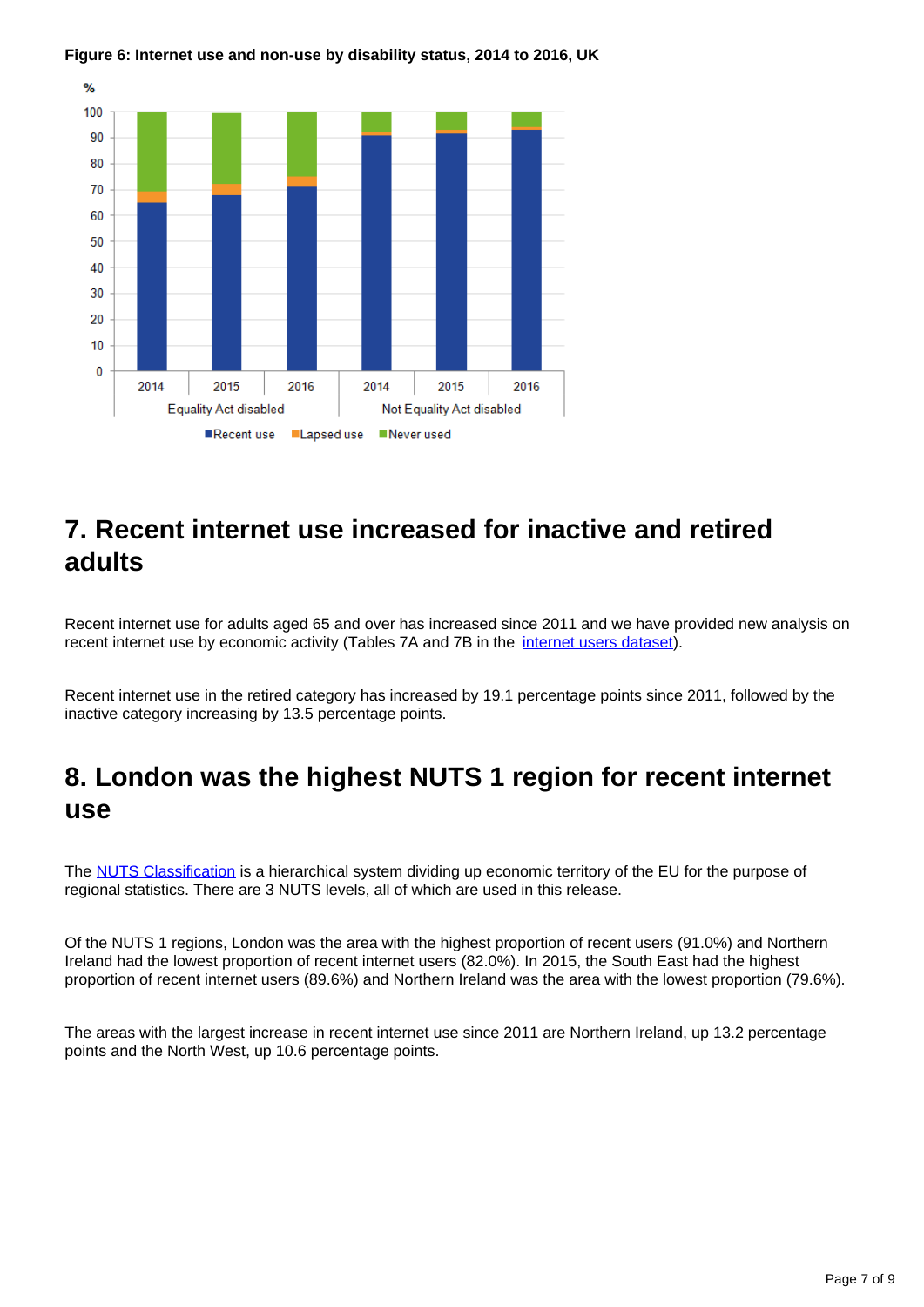

2 NUTS 3 is an abbreviation for 'nomenclature of territorial units for statistics', level 3.

3 Highlands and Islands NUTS level 2 area has been used instead of the respective NUTS level 3 areas in Scotland, because of small sample sizes.

Source: Office for National Statistics licensed under the Open Government Licence v.3.0.

Contains OS data @ Crown copyright and database right 2016

Contains LPS Intellectual Property © Crown copyright and database right 2016. This information is licensed under the terms of the Open Government Licence (http://www.nationalarchives.gov.uk/doc/open-government-licence/version/3).

The maps show the proportion of internet use by NUTS 3, the most detailed geographical classification available. While there is sampling variability around these estimates, in 2016 the area with the highest proportion of adults who had last used the internet more than 3 months ago, or who had never used it, was Falkirk (25.0%). The highest proportion of adults who had recently used the internet was in Brighton and Hove (96.0%).